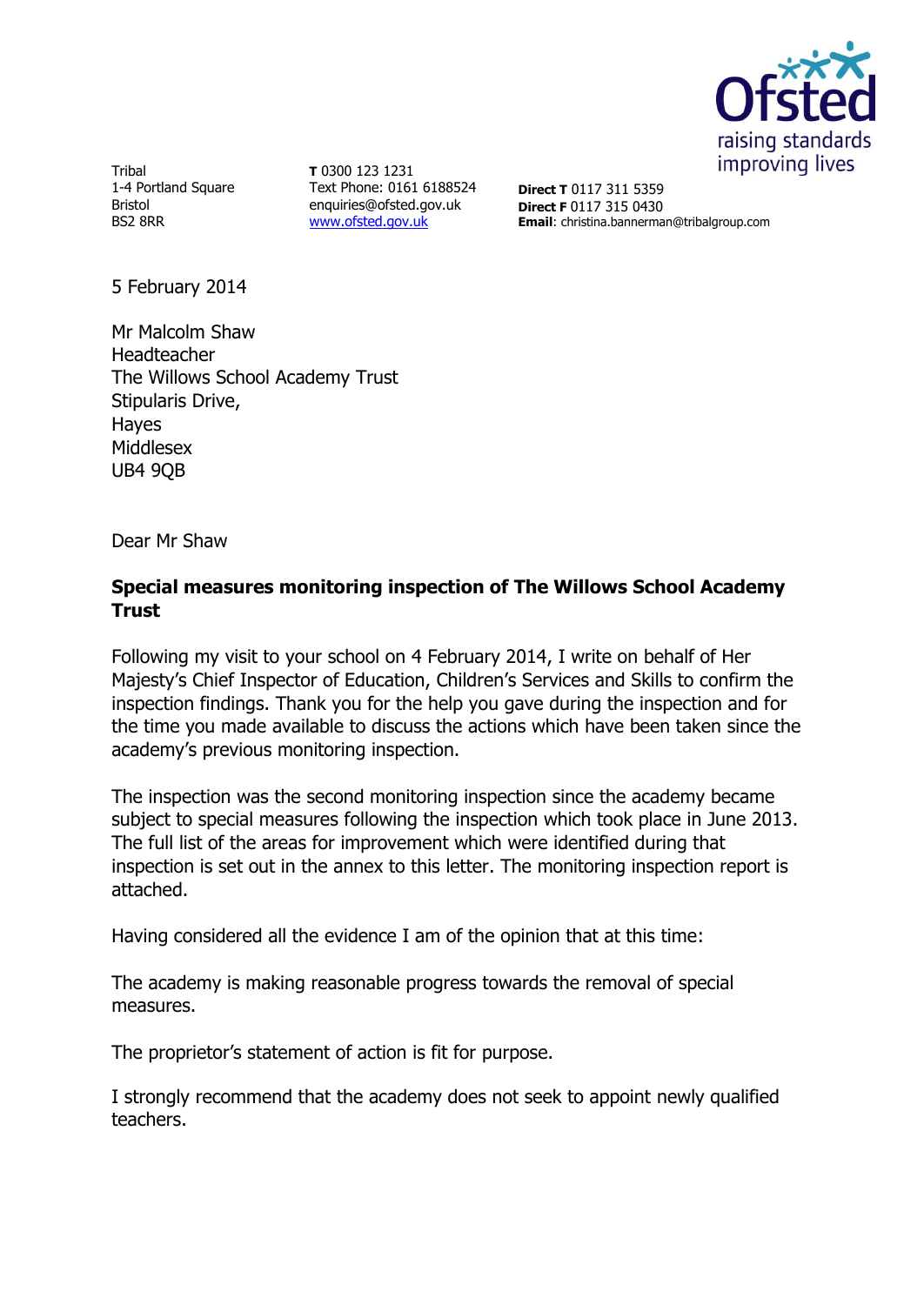

This letter and monitoring inspection report will be published on the Ofsted website. I am copying this letter and the monitoring inspection report to the Secretary of State, the Chair of the Governing Body, the Director of Children's Services for Hillingdon and the Academies Advisers Unit at the Department for Education.

Yours sincerely

Lesley Cox **Her Majesty's Inspector**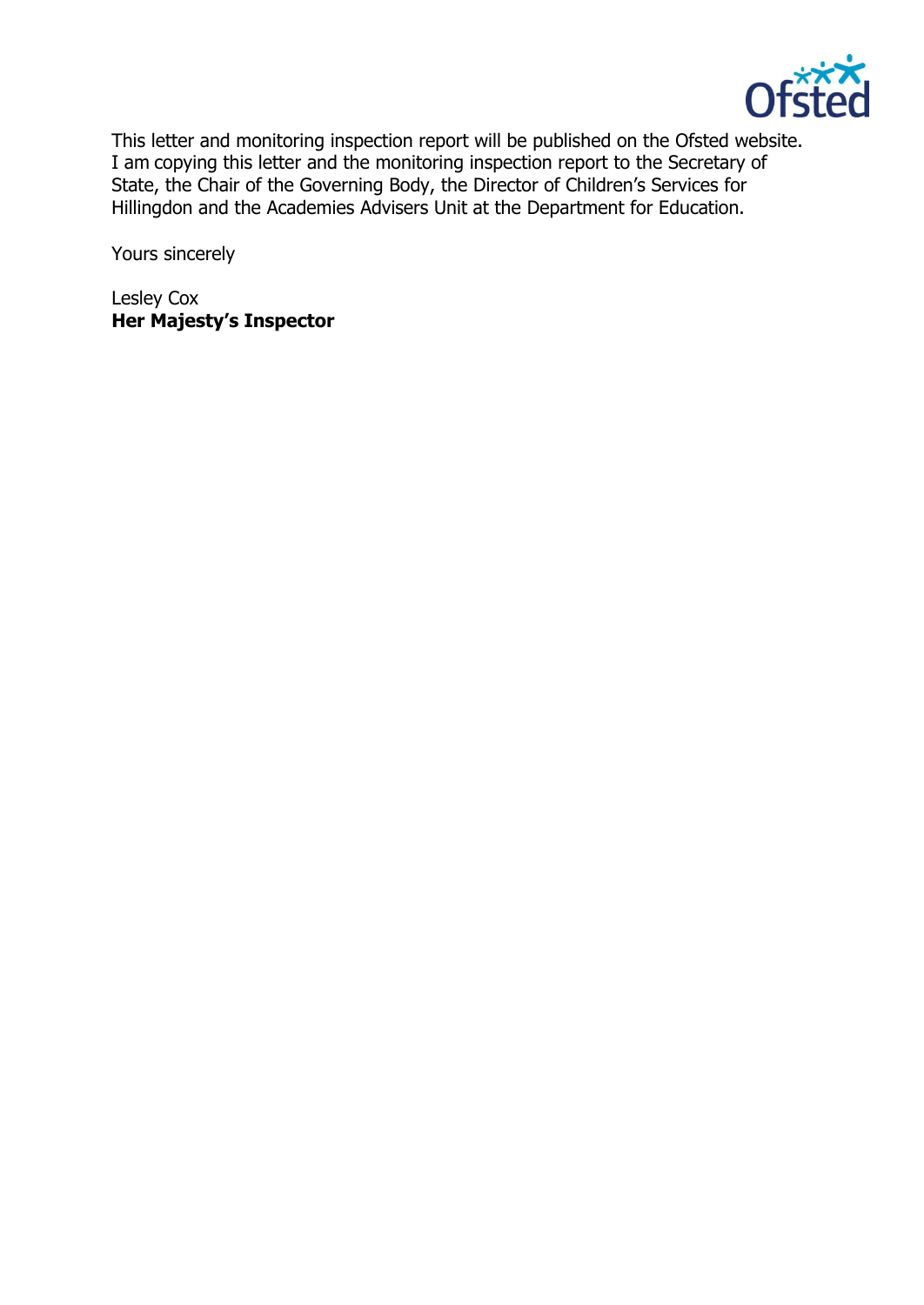

# **Annex**

### **The areas for improvement identified during the inspection which took place in June 2013.**

Improve the quality of teaching so that more is good or better and none is inadequate by ensuring teachers:

- set tasks at the right level for pupils
- demand more work and better presentation from them
- provide more opportunities for pupils to work actively with others.

As a priority, ensure that the site is secure and pupils are always supervised so that no pupil is able to leave unnoticed.

Involve pupils in assessing and checking their own learning by making sure:

- marking tells pupils how to improve, and pupils have the chance to take action in response to it
- targets are used better, particularly in literacy and numeracy.

Improve pupils' skills in literacy and numeracy by:

- helping pupils to extend their range of vocabulary and teaching them how to structure sentences
- making sure teachers correct pupils' errors in spelling and punctuation
- ensuring that reading skills are taught systematically throughout the school
- improving teachers' mathematical knowledge, and helping pupils practise their skills by solving more real-life mathematical problems.

Improve pupils' behaviour by ensuring:

- staff consistently challenge poor behaviour before it escalates, using agreed procedures
- the topics and activities of the curriculum are more interesting and engaging.

Ensure that leaders and managers:

- have clear roles and responsibilities
- gather accurate data on pupils' progress and behaviour, and analyse it to be clear about how well different groups are doing, identify priorities and rigorously check plans are working
- assess the quality of teaching accurately, taking into account the impact teaching is having on pupils' progress, and follow up improvement points teachers are given
- base targets for teachers' performance and any pay increases on improvements in the quality of teaching.

Make sure governors use accurate data and sound evidence effectively to hold senior leaders and staff accountable for the school's performance.

An external review of governance should be undertaken to assess how this aspect of leadership and management may be improved.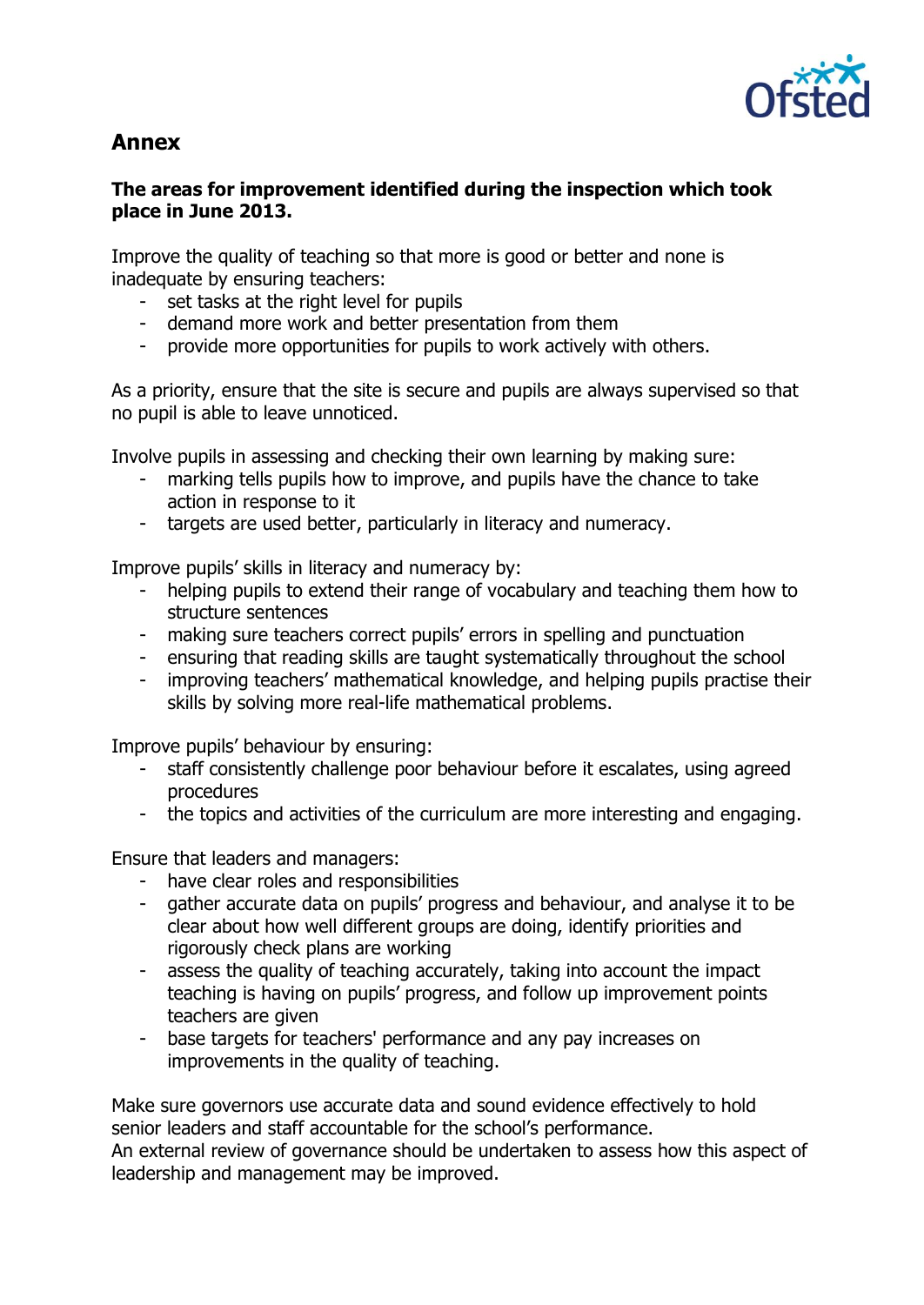

## **Report on the second monitoring inspection on 4 February 2014.**

#### **Evidence**

The inspector observed the academy's work, scrutinised documents and met with the headteacher and the teachers responsible for assessment, literacy and numeracy. Telephone conversations were held with the Chair of the Governing Body, a representative from the local authority and the School Improvement Partner. All classes were jointly observed with the headteacher. Pupils were spoken to informally throughout the visit.

#### **Context**

Since the last monitoring inspection, a new deputy headteacher has taken up his post and a new Chair of the Governing Body has been elected. The nursery unit at the academy has closed. Governors have appointed a School Improvement Partner to work with academy leaders. Governors are considering joining a multi-academy trust (MAT) and discussions with possible sponsors are ongoing.

#### **Achievement of pupils at the school**

Standards of achievement remain low overall and progress across year groups and subjects is uneven. New tracking systems show that pupils are making better rates of progress in mathematics than they are in reading and writing. Older pupils are currently making less progress than pupils in Years 3 and 4. However, most pupils are making some progress from their starting points and an increasing number are making expected rates of progress in both literacy and numeracy. Progress seen in books is currently stronger in literacy than in mathematics. This is because pupils are given explicit targets to work towards which are reviewed regularly. Opportunities for pupils to use their literacy and numeracy skills across other subjects are not yet carefully planned or monitored. This means pupils make less progress than they could and teachers cannot judge how well they are applying the skills they have been taught. Recent initiatives to improve reading, writing and numeracy skills are at an early stage and the impact of this work has still to be seen.

Vulnerable groups, including pupils eligible for the pupil premium funding, achieve as well as other pupils. However, their progress is not being tracked carefully enough. Consequently, the impact of the pupil premium on raising the achievement of pupils who are entitled to this funding is not being accurately measured.

#### **The quality of teaching**

The quality of teaching at the academy has improved since the inspection. Academy monitoring records show that most teaching is now consistently good and no teaching is inadequate. This is because new teachers have high expectations and are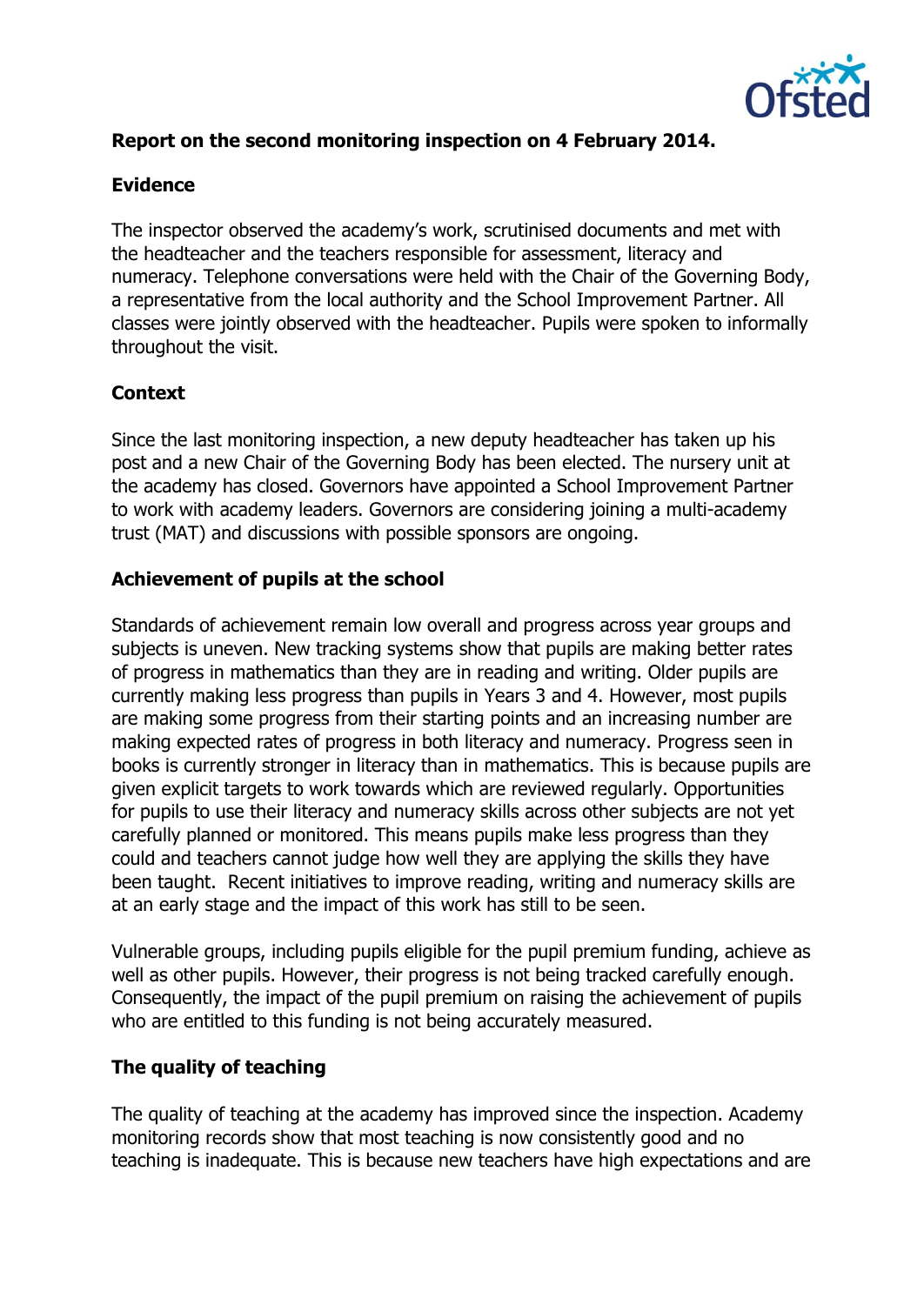

supporting pupils to achieve their targets. Work in books is presented carefully and displays of work in classes and around the academy are of a high standard. Consequently, pupils are proud of what they achieve because they know it is valued.

All teachers now have access to accurate assessment information which they use to set appropriate targets for pupils to work towards. They regularly measure the amount of progress each pupil is making and provide additional support when rates of progress are slow. The academy is aware that further work is needed to involve pupils in assessing their own learning against the targets they have been set. This will encourage them to improve their attitudes towards learning so they make more progress.

Teachers plan activities that take account of individual starting points and are pitched at the correct level for each pupil. Pupils know what their own learning objective is and can access appropriate levels of support in line with their needs. Learning activities are varied and provide opportunities to work individually, with others and with adult support. Pupils are being asked to solve real-life problems in mathematics that they find interesting. This improves their levels of engagement so they make better progress towards their targets.

A new marking policy has been written to ensure that errors in punctuation, spelling and grammar are corrected by teachers when they occur. However, improvements in marking still need to be more firmly embedded across the academy. Teachers are providing corrections and comments that show pupils how to improve but they do not always provide time for pupils to respond to these. This prevents some pupils from using the advice they have been given to make further improvements.

Teachers have participated in training opportunities to improve their literacy and numeracy subject knowledge. This has helped them to challenge pupils to achieve more. Further training is planned to ensure that reading skills can be taught more systematically across the academy.

#### **Behaviour and safety of pupils**

The academy is usually a calm and purposeful place for learning. A whole-academy approach to managing challenging behaviour is now firmly established. All adults are applying the new policy consistently. As a result, interruptions to learning are short and any outbursts are quickly de-escalated. Pupils understand that they are expected to behave well. However, they know what to do if they become upset, including where to go to calm down and find support. This allows them to return to lessons quickly to re-engage with their learning. They receive consistent and clear messages from all adults to help them achieve the social, emotional and behavioural targets they have been set. A new rewards scheme has helped to improve attitudes towards learning. This is because pupils value the chance to spend their reward points and choose further activities at the end of every week.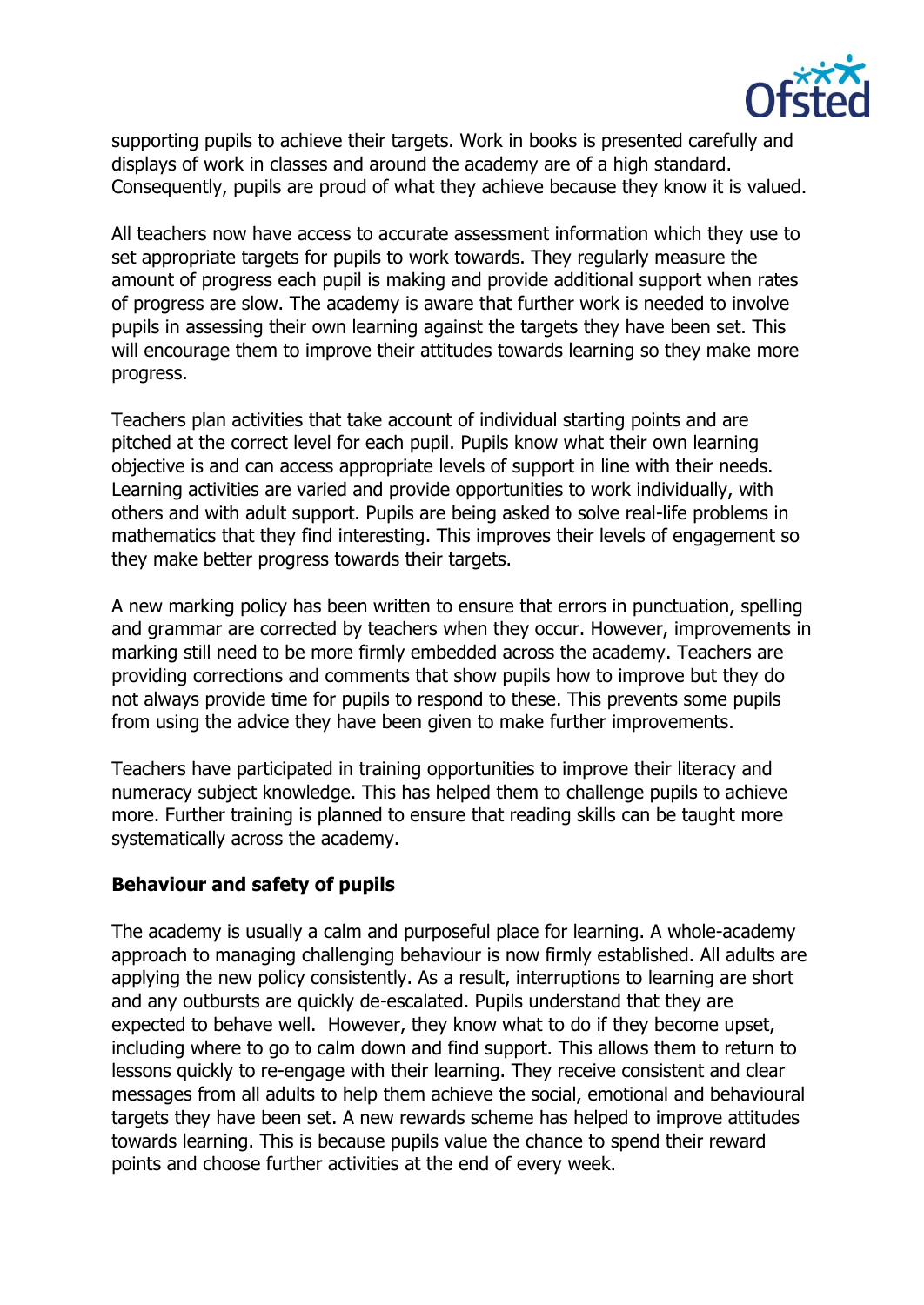

Detailed tracking information for every pupil identifies that most are making progress towards their behavioural targets. As a result, serious incidents and interventions which require physical restraint are few in number. Attendance rates are above average for most pupils and there have been no exclusions since September.

Pupils move around the building and use the outside play areas safely. They are appropriately supervised at all times.

#### **The quality of leadership in and management of the school**

The academy action plan, judged as not fit for purpose at the last monitoring inspection, has been rewritten. The new plan is now linked to the proprietor's statement of action, and monitoring roles and timescales have been included. However, the plan still fails to identify how actions will improve pupils' achievement or how governors will check that improvements have been successful. Leaders are currently working with their School Improvement Partner to improve the action plan further.

Leadership roles have been strengthened as a result of responsibilities being distributed more evenly. New leaders have developed their own action plans to address the improvement areas identified within the inspection report. As a result, the academy now has accurate information on pupils' progress and behaviour, and literacy and numeracy improvements are being implemented. Further work is now required to analyse how well different groups are performing and to check that recent improvements are working so that further priorities can be identified.

Leaders are assessing the quality of teaching and the amount of progress pupils are making by regularly observing lessons and checking work in pupils' books. A training programme has been planned that links to staff development needs. Leaders are confident that teaching standards have improved significantly since the inspection as a result of new appointments, appropriate training and more rigorous monitoring systems. Systems for managing the performance of teachers and other staff are now in place. However, targets need to link more closely to pupils' progress measures.

Leaders and governors took swift action to address concerns about the safety of the academy site. Boundaries have been repaired and strengthened where necessary to ensure that no pupil can leave unnoticed. Other safeguarding systems, including how checks are made on new staff, meet statutory requirements.

An external review of governance was commissioned and initial recommendations made to strengthen the level of support and challenge offered by the governing body. Some of the recommendations have been acted upon. However, a full review and further actions will not be carried out until the future governance of the academy has been decided. Final decisions about this have yet to be made and will take some time to action. A considerable amount of time has been spent on